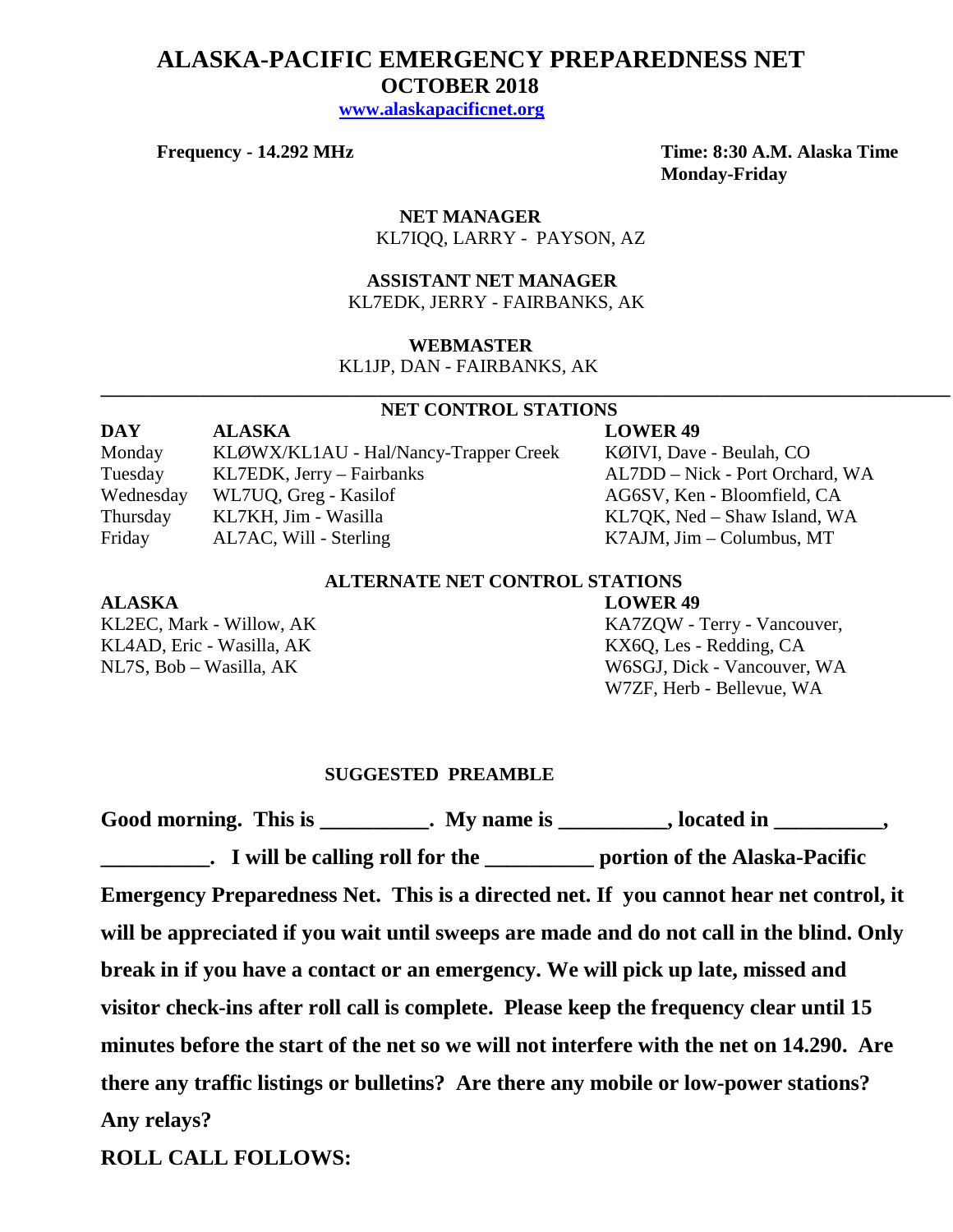| <b>LOWER 49 - OCTOBER 2018</b> |         | <b>DATE</b>         | <b>DATE</b> | <b>DATE</b> | <b>DATE</b> | <b>DATE</b> | <b>DATE</b> |  |
|--------------------------------|---------|---------------------|-------------|-------------|-------------|-------------|-------------|--|
| KJ6LJK                         | Richard | Angels Camp, CA     |             |             |             |             |             |  |
|                                |         |                     |             |             |             |             |             |  |
| N6TEZ                          | Al      | Anza, CA            |             |             |             |             |             |  |
| KL7HM                          | Hugh    | Apache Junction, AZ |             |             |             |             |             |  |
| N7GK                           | Gary    | Ashland, OR         |             |             |             |             |             |  |
| W7ZF                           | Herb    | Bellevue, WA        |             |             |             |             |             |  |
| <b>KØIVI</b>                   | Dave    | Beulah, CO          |             |             |             |             |             |  |
| AG6SV                          | Ken     | Bloomfield, CA      |             |             |             |             |             |  |
| N7JQ                           | Rollo   | Burley, WA          |             |             |             |             |             |  |
| K7AJM                          | Jim     | Columbus, MT        |             |             |             |             |             |  |
| K7OOS                          | Harold  | Coos Bay, OR        |             |             |             |             |             |  |
| W7BBA                          | Jim'    | Cottage Grove, OR   |             |             |             |             |             |  |
| W7RMH                          | Rick    | Everett, WA         |             |             |             |             |             |  |
| W7ADB                          | John    | Federal Way, WA     |             |             |             |             |             |  |
| KA6WAG                         | Robert  | Florence, OR        |             |             |             |             |             |  |
| K7LWF                          | Lyman   | Gig Harbor, WA      |             |             |             |             |             |  |
| KH6RC                          | Randy   | Hawaii              |             |             |             |             |             |  |
| AL1R                           | Jim     | Indianola, WA       |             |             |             |             |             |  |
| W7ISP                          | Mike    | Ione, WA            |             |             |             |             |             |  |
| W7DRT                          | Don     | Longbranch, WA      |             |             |             |             |             |  |
| WA9STI                         | Scott   | Los Angeles, CA     |             |             |             |             |             |  |
| AL7KV                          | Phil    | Olympia, WA         |             |             |             |             |             |  |
| <b>KDØSQC</b>                  | Tony    | Parker, CO          |             |             |             |             |             |  |
| KL7IQQ                         | Larry   | Payson, AZ          |             |             |             |             |             |  |
| KF7RCO                         | Roeland | Phoenix, AZ         |             |             |             |             |             |  |

 $\overline{\mathcal{N}}$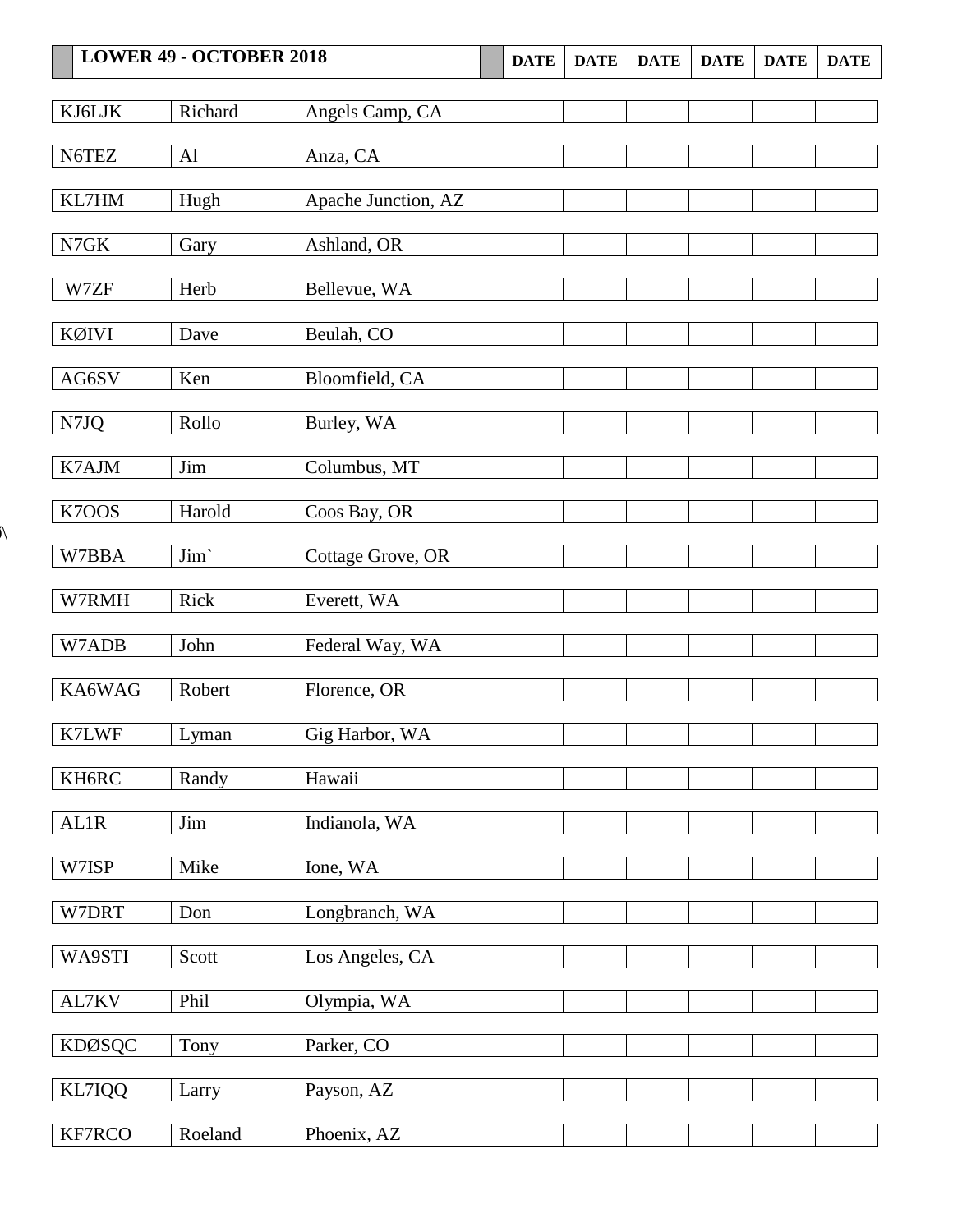| K6YBV                                             | <b>Bob</b>  | Placerville, CA    |  |  |  |
|---------------------------------------------------|-------------|--------------------|--|--|--|
| N7ILZ                                             | Vern        | Portland, OR       |  |  |  |
| W7BKO                                             | Bernie      | Portland, OR       |  |  |  |
| AL7DD                                             | Nick        | Port Orchard, WA   |  |  |  |
| KB7PYF                                            | Charlie     | Poulsbo, WA        |  |  |  |
| <b>NØRYK</b>                                      | <b>Jack</b> | Prineville, OR     |  |  |  |
| KX6Q                                              | Les         | Redding, CA        |  |  |  |
| VE7RQ                                             | Tom         | Richmond, BC       |  |  |  |
| AL7Y                                              | Scott       | Ruger Ranch, AZ    |  |  |  |
| K7GU                                              | Karl        | Santa, ID          |  |  |  |
| K7SK                                              | Steve       | Seattle, WA        |  |  |  |
| KI7SJC                                            | Gil         | Seattle, WA        |  |  |  |
|                                                   |             |                    |  |  |  |
| KM6CPU                                            | Gary        | Sebastopol, CA     |  |  |  |
| N6TCO                                             | Joe         | Spokane, WA        |  |  |  |
| AK7YT                                             | Glenn       | Stockton, CA       |  |  |  |
| WA6PWP                                            | <b>Bill</b> | Stockton, CA       |  |  |  |
| KL7LL                                             | John        | Valley, WA         |  |  |  |
| KA7ZQW                                            | Terry       | Vancouver, WA      |  |  |  |
| W6SGJ                                             | Dick        | Vancouver, WA      |  |  |  |
| W7UMX                                             | <b>MARS</b> | Whidbey Island, WA |  |  |  |
| W9JDW                                             | Jim         | Washington, IN     |  |  |  |
| WL7SO                                             | John        | Washington, UT     |  |  |  |
| ${\sf A}\mathsf{E}\mathsf{Q}\mathsf{L}\mathsf{E}$ | $\rm JR$    | Wray, CO           |  |  |  |
| $\mbox{AL7D}$                                     | Dave        | Yuma, AZ           |  |  |  |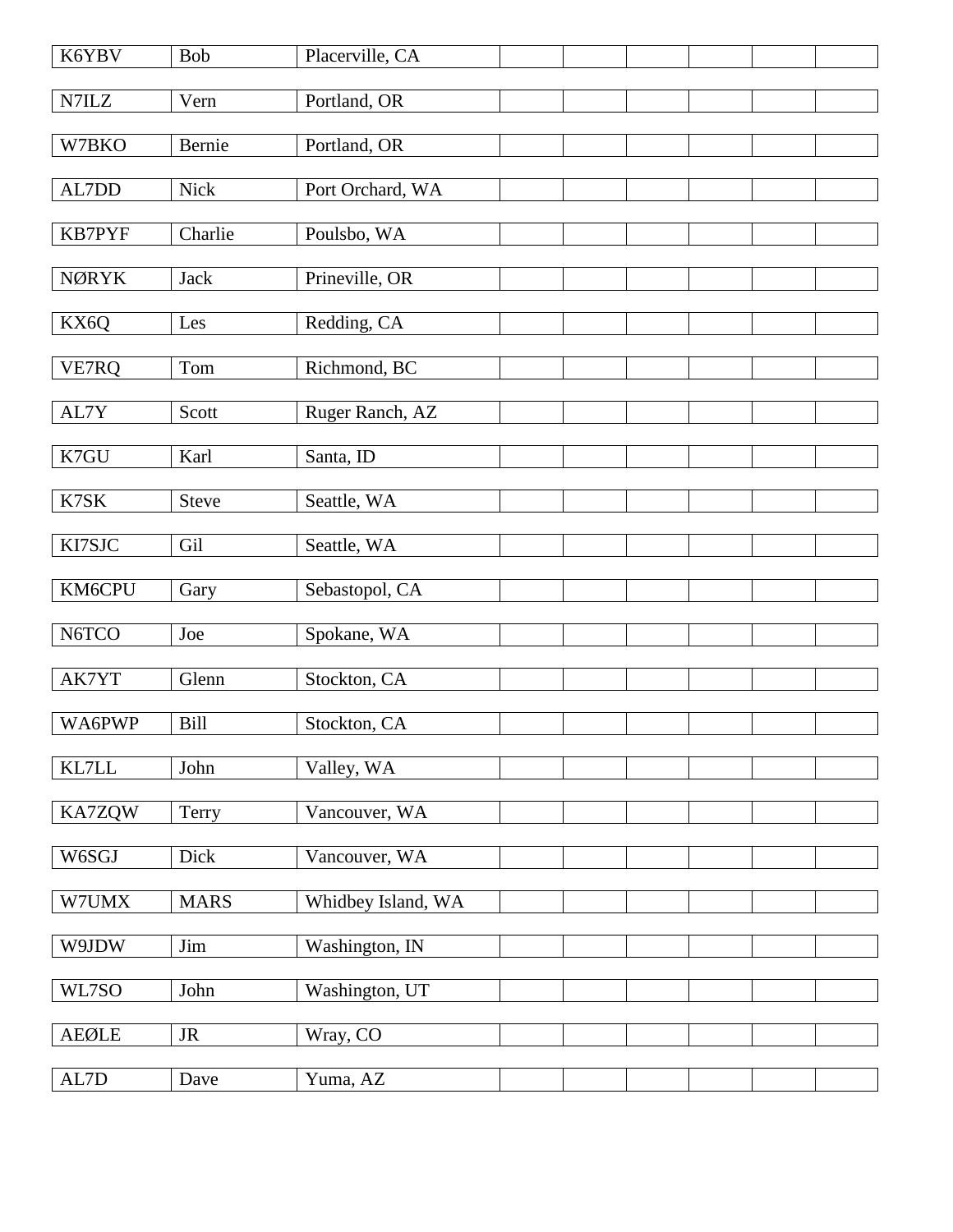| <b>SOUTH-49 TOTAL</b>                       |  |  |  |
|---------------------------------------------|--|--|--|
|                                             |  |  |  |
| <b>TOTAL CHECK-INS (INCLUDING VISITORS)</b> |  |  |  |
|                                             |  |  |  |
| <b>TOTAL FORMAL TRAFFIC</b>                 |  |  |  |

|                |             | VISITORS - OCTOBER 2018 - LOWER 49 | <b>DATE</b> | <b>DATE</b> | <b>DATE</b> | <b>DATE</b> | <b>DATE</b> | <b>DATE</b> |
|----------------|-------------|------------------------------------|-------------|-------------|-------------|-------------|-------------|-------------|
| <b>STATION</b> | <b>NAME</b> | <b>LOCATION</b>                    |             |             |             |             |             |             |
|                |             |                                    |             |             |             |             |             |             |
|                |             |                                    |             |             |             |             |             |             |
|                |             |                                    |             |             |             |             |             |             |
|                |             |                                    |             |             |             |             |             |             |
|                |             |                                    |             |             |             |             |             |             |
|                |             |                                    |             |             |             |             |             |             |
|                |             |                                    |             |             |             |             |             |             |
|                |             |                                    |             |             |             |             |             |             |
|                |             |                                    |             |             |             |             |             |             |
|                |             |                                    |             |             |             |             |             |             |
|                |             |                                    |             |             |             |             |             |             |
|                |             |                                    |             |             |             |             |             |             |
|                |             |                                    |             |             |             |             |             |             |
|                |             |                                    |             |             |             |             |             |             |
|                |             |                                    |             |             |             |             |             |             |
|                |             |                                    |             |             |             |             |             |             |
|                |             |                                    |             |             |             |             |             |             |
|                |             |                                    |             |             |             |             |             |             |
|                |             |                                    |             |             |             |             |             |             |
|                |             |                                    |             |             |             |             |             |             |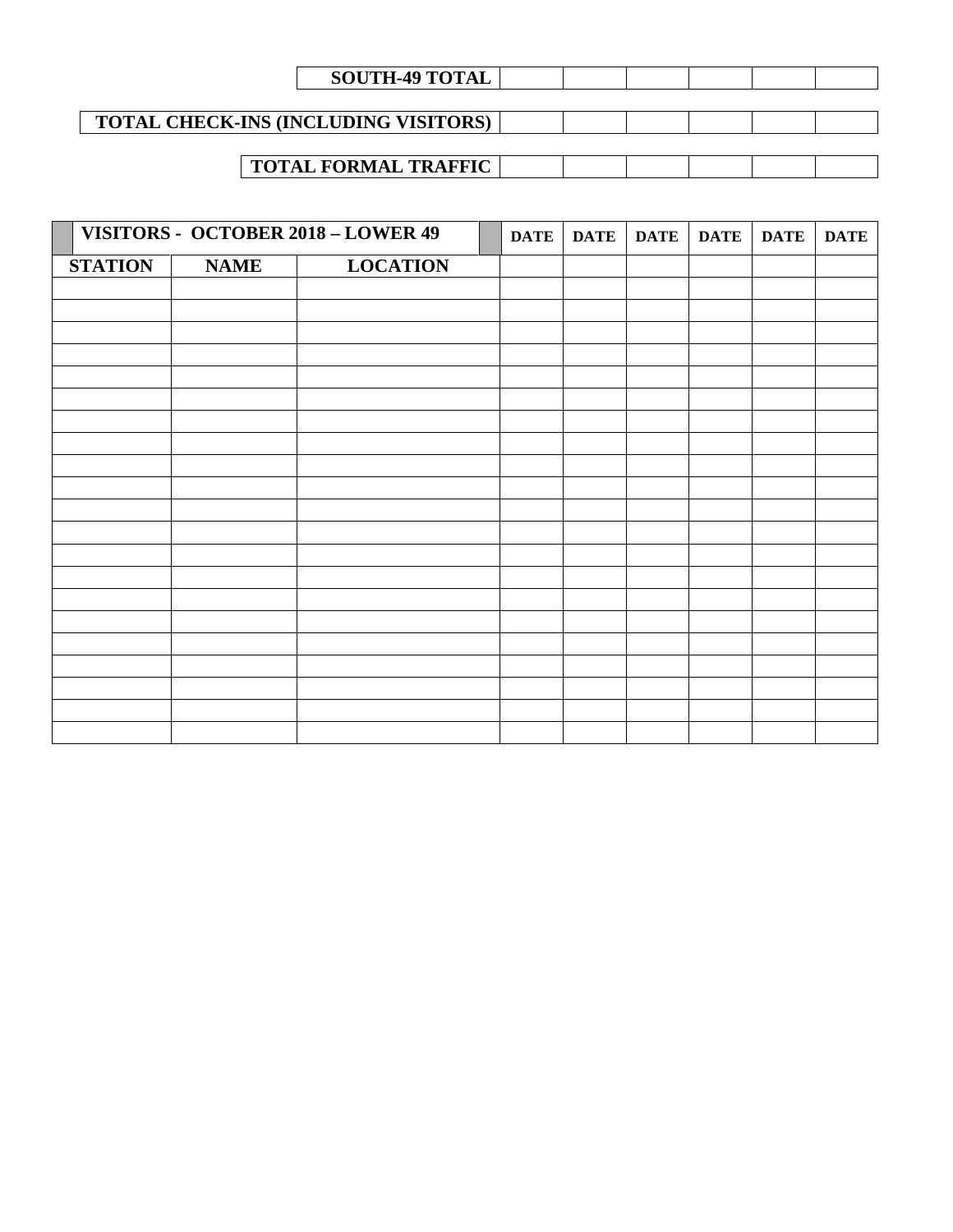|                | <b>ALASKA - OCTOBER 2018</b> |                     | <b>DATE</b> | <b>DATE</b> | <b>DATE</b> | <b>DATE</b> | <b>DATE</b> | <b>DATE</b> |
|----------------|------------------------------|---------------------|-------------|-------------|-------------|-------------|-------------|-------------|
| <b>STATION</b> | <b>NAME</b>                  | <b>LOCATION</b>     |             |             |             |             |             |             |
|                |                              |                     |             |             |             |             |             |             |
| <b>ALØU</b>    | Art                          | Anchorage, AK       |             |             |             |             |             |             |
|                |                              |                     |             |             |             |             |             |             |
| KL7ICB         | John                         | Anchorage, AK       |             |             |             |             |             |             |
|                |                              |                     |             |             |             |             |             |             |
| KL7QZ          | John                         | Anchorage, AK       |             |             |             |             |             |             |
|                |                              |                     |             |             |             |             |             |             |
| KL7YK          | Ron                          | Anchorage, AK       |             |             |             |             |             |             |
| KL2EC          | Mark                         |                     |             |             |             |             |             |             |
|                |                              | Caswell Lakes, AK   |             |             |             |             |             |             |
| KL2GS          | Mac                          | Central, AK         |             |             |             |             |             |             |
|                |                              |                     |             |             |             |             |             |             |
| WL7AK          | Larry                        | Eagle River, AK     |             |             |             |             |             |             |
|                |                              |                     |             |             |             |             |             |             |
| VE6NL          | Neal                         | Empress, AB         |             |             |             |             |             |             |
|                |                              |                     |             |             |             |             |             |             |
| AL7AQ          | <b>Bruce</b>                 | Excursion Inlet, AK |             |             |             |             |             |             |
| KL7WJ          | Debbie                       | Excursion Inlet, AK |             |             |             |             |             |             |
|                |                              |                     |             |             |             |             |             |             |
| KL3DO          | Eric                         | Fairbanks, AK       |             |             |             |             |             |             |
|                |                              |                     |             |             |             |             |             |             |
| KL7EBF         | <b>Bob</b>                   | Fairbanks, AK       |             |             |             |             |             |             |
|                |                              |                     |             |             |             |             |             |             |
| KL7EDK         | Jerry                        | Fairbanks, AK       |             |             |             |             |             |             |
| <b>KL7FQQ</b>  | Rose                         | Fairbanks, AK       |             |             |             |             |             |             |
|                |                              |                     |             |             |             |             |             |             |
| WL7GX          | Jerry                        | Fairbanks, AK       |             |             |             |             |             |             |
|                |                              |                     |             |             |             |             |             |             |
| KL2PM          | Rick                         | Glacier View, AK    |             |             |             |             |             |             |
|                |                              |                     |             |             |             |             |             |             |
| KL7YXF         | Lynn                         | Haines, AK          |             |             |             |             |             |             |
|                |                              |                     |             |             |             |             |             |             |
| AL7L           | Pat                          | Juneau, AK          |             |             |             |             |             |             |
| KL7JJB         | Delores                      | Juneau, AK          |             |             |             |             |             |             |
|                |                              |                     |             |             |             |             |             |             |
| AL7V           | Sam                          | Juneau, AK          |             |             |             |             |             |             |
|                |                              |                     |             |             |             |             |             |             |
| <b>KLØQZ</b>   | Glenn                        | Juneau, AK          |             |             |             |             |             |             |
| KL2UH          | Ernie                        |                     |             |             |             |             |             |             |
|                |                              | Juneau, AK          |             |             |             |             |             |             |
| KL7HFI         | Jerry                        | Juneau, AK          |             |             |             |             |             |             |
|                |                              |                     |             |             |             |             |             |             |
| KL7 IWC        | Larry                        | Juneau, AK          |             |             |             |             |             |             |
|                |                              |                     |             |             |             |             |             |             |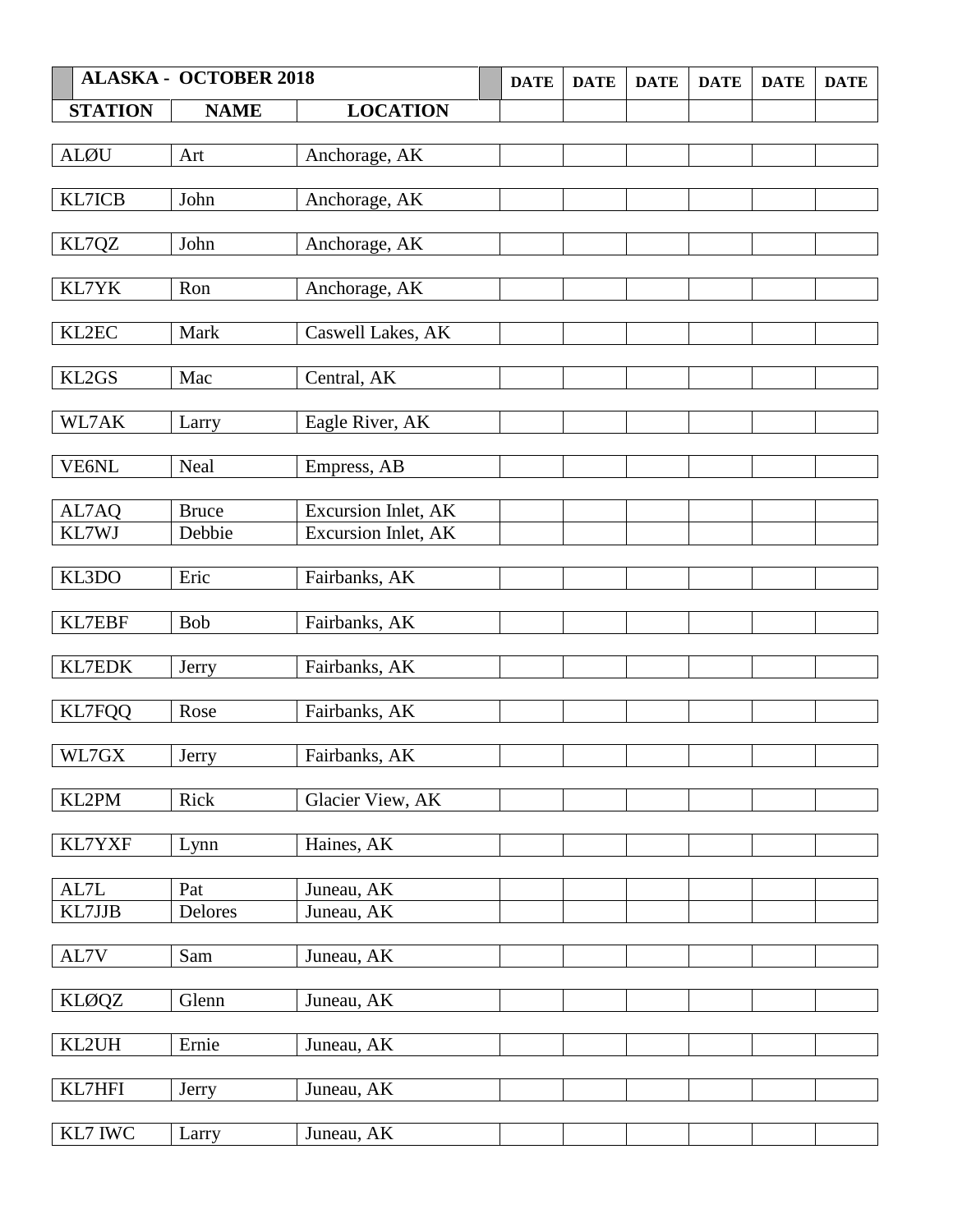| <b>KL7IYD</b> | Jim           | Juneau, AK               |  |  |  |
|---------------|---------------|--------------------------|--|--|--|
| NL3A          | <b>Bill</b>   | Juneau, AK               |  |  |  |
| WL7BKA        | Dave          | Juneau, AK               |  |  |  |
|               |               |                          |  |  |  |
| WL7UQ         | Greg          | Kasilof, AK              |  |  |  |
| WL7UR         | Karen         | Kasilof, AK              |  |  |  |
| <b>KL4CA</b>  | Saunya        | Ketchikan, AK            |  |  |  |
| <b>KL4CB</b>  | Allen         | Ketchikan, AK            |  |  |  |
|               |               |                          |  |  |  |
| KL7GIH        | Chris         | Ketchikan, AK            |  |  |  |
| KL7NC         | Bob           | Ketchikan, AK            |  |  |  |
|               |               |                          |  |  |  |
| NL7LL         | Gary          | Ketchikan, AK            |  |  |  |
| WL7AUV        | Leroy         | Ketchikan, AK            |  |  |  |
|               |               |                          |  |  |  |
| AL7LW         | Larry         | Nikiski, AK              |  |  |  |
| AL7LX         | <b>Brenda</b> | Nikiski, AK              |  |  |  |
| KL7JHR        | Dennis        | Ninilchik, AK            |  |  |  |
| KL7KL         | Martha        | Ninilchik, AK            |  |  |  |
|               |               |                          |  |  |  |
| <b>NØSUB</b>  | Don           | Montana Creek, AK        |  |  |  |
| KL7JFT        | Don           | Palmer, AK               |  |  |  |
| KL2FA         | Carol         | Palmer, AK               |  |  |  |
|               |               |                          |  |  |  |
| N7FXX         | Claude        | Palmer, AK               |  |  |  |
| <b>KE7FXM</b> | Jimmy         | Prince of Wales Isl., AK |  |  |  |
|               |               |                          |  |  |  |
| AL6G          | Mike          | Sitka, AK                |  |  |  |
|               |               |                          |  |  |  |
| <b>KL7AN</b>  | Van           | Soldotna, AK             |  |  |  |
| <b>WA1FVJ</b> | Ed            | Soldotna, AK             |  |  |  |
|               |               |                          |  |  |  |
| <b>WWØTT</b>  | Don           | Soldotna, AK             |  |  |  |
| <b>KLØBK</b>  | Tom           | Sourdough, AK            |  |  |  |
|               |               |                          |  |  |  |
| AL7AC         | Will          | Sterling, AK             |  |  |  |
|               |               |                          |  |  |  |
| KL3CV         | Tim           | Sterling, AK             |  |  |  |
| WL7UP         | Ward          | Sterling, AK             |  |  |  |